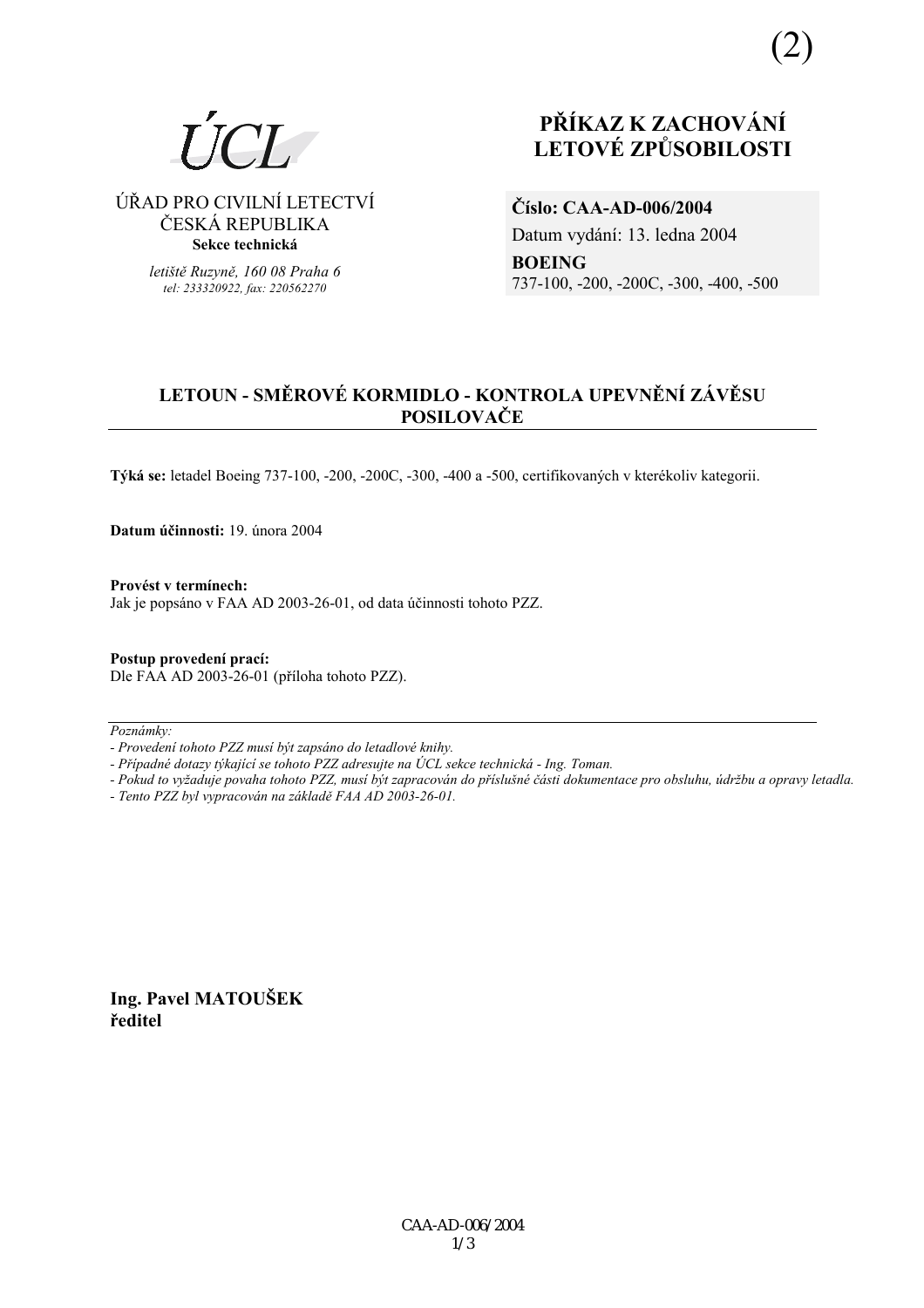#### **2003-26-01 Boeing:** Amendment 39-13397. Docket 2003-NM-243-AD.

*Applicability:* All Model 737-100, -200, -200C, -300, -400, and -500 series airplanes, certificated in any category.

*Compliance:* Required as indicated, unless accomplished previously.

To detect and correct loose bolts common to the flange of the rudder front spar and main thrust hinge and actuator assembly, as well as the auxiliary actuator support fitting, which could cause the rudder actuator to separate from the rudder during certain flight conditions, resulting in loss of rudder control and consequent loss of control of the airplane; accomplish the following:

#### **One-Time Inspection**

(a) For Groups 1, 2 and 3 airplanes, as listed in Boeing Alert Service Bulletin 737-55A1087, dated October 2, 2003: Within 120 days after the effective date of this AD, perform a one-time general visual inspection of the rudder assembly to determine if an aluminum/fiberglass rudder assembly (Group 1 airplanes), or, if a graphite rudder assembly, part number 65C27234-() or 65C25841-() (Group 2 and Group 3 airplanes) is installed; per the Work Instructions of Boeing Alert Service Bulletin 737-55A1087, dated October 2, 2003.

**Note 1:** For the purposes of this AD, a general visual inspection is defined as: "A visual examination of an interior or exterior area, installation, or assembly to detect obvious damage, failure, or irregularity. This level of inspection is made from within touching distance unless otherwise specified. A mirror may be necessary to enhance visual access to all exposed surfaces in the inspection area. This level of inspection is made under normally available lighting conditions such as daylight, hangar lighting, flashlight, or droplight and may require removal or opening of access panels or doors. Stands, ladders, or platforms may be required to gain proximity to the area being checked."

(b) If an aluminum/fiberglass assembly is found: No further action is required by paragraph (c) of this AD.

#### **Stage 1-Repetitive Flange Bolt Inspections**

(c) If a graphite assembly is found: Within 120 days after the effective date of this AD, perform a general visual inspection of the flange bolts in the main thrust hinge and actuator assembly, as well as the auxiliary actuator support fitting to detect loose bolts, per "Stage 1-Repeat Flange Bolt Inspection" of the Work Instructions of Boeing Alert Service Bulletin 737-55A1087, dated October 2, 2003.

(1) If no loose flange bolt is found: Repeat the inspection required by paragraph (c) of this AD at intervals not to exceed 1,500 flight cycles or 2,000 flight hours, whichever occurs first.

(2) If any loose flange bolt is found: Before further flight, do the applicable corrective actions by accomplishing all actions specified in paragraphs 4. and 5. of "Stage 1-Repeat Flange Bolt Inspection" of the Work Instructions of the alert service bulletin. Thereafter, repeat the inspection required by paragraph (c) of this AD at intervals not to exceed 1,500 flight cycles or 2,000 flight hours, whichever occurs first.

(d) For any aluminum/fiberglass rudder assembly having an identification plate indicating a graphite assembly, or for any graphite rudder assembly having an identification plate indicating an aluminum assembly, and the alert service bulletin specifies to contact Boeing for appropriate action: Prior to further flight, contact the Manager, Seattle Aircraft Certification Office (ACO), FAA; or a Boeing Company Designated Engineering Representative who has been authorized by the Manager, Seattle ACO, to make such findings.

#### **Parts Installation**

(e) As of the effective date of this AD, no person may install on any airplane a rudder assembly having part number 65C27234-() or 65C25841-(), unless it has been inspected per paragraph (c) of this AD.

#### **Information Submission**

(f) Although the service bulletin referenced in this AD specifies to submit inspection findings to the manufacturer, this AD does not include such a requirement.

> CAA-AD-006/2004  $2/3$